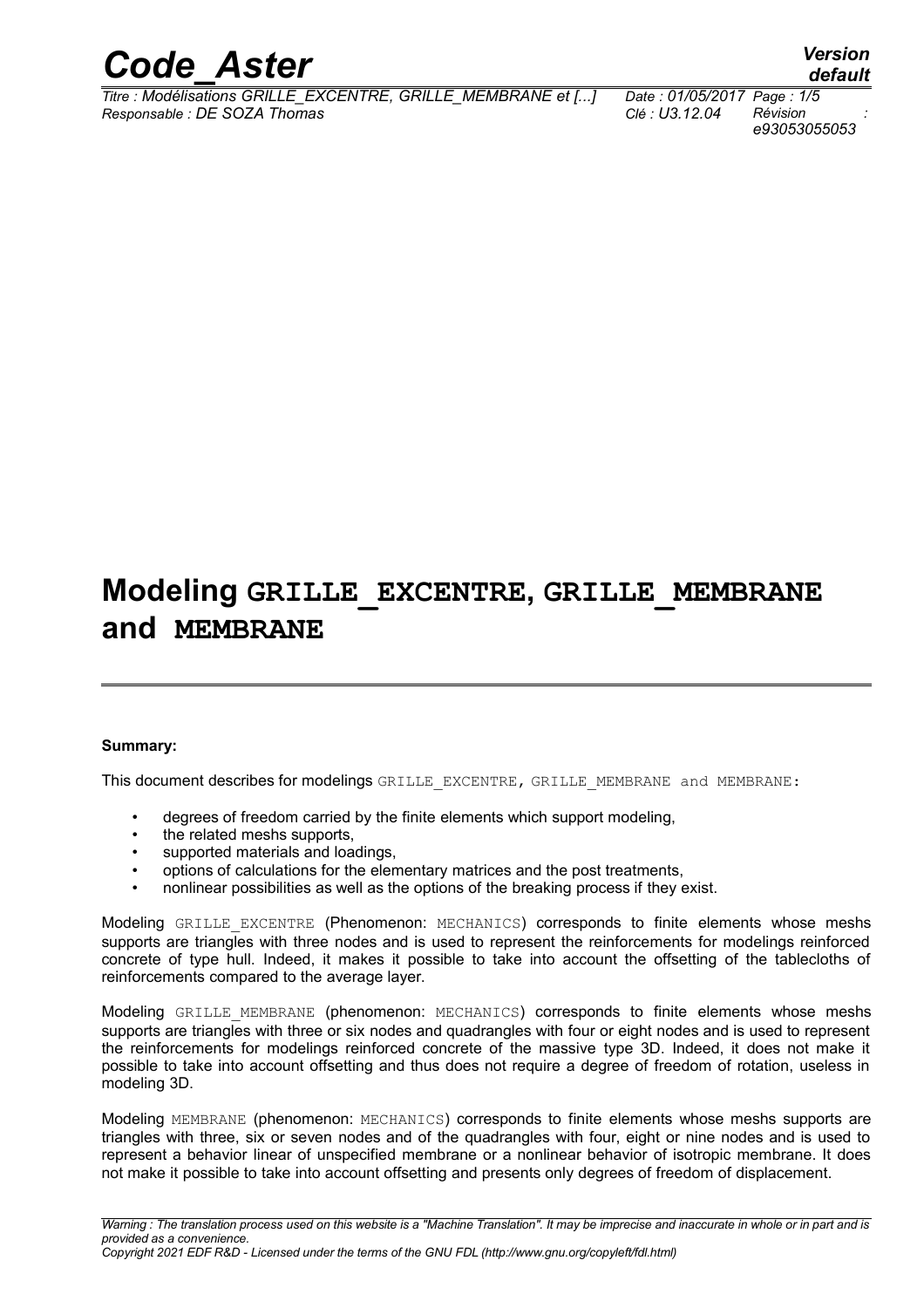# *Code\_Aster Version*

*Titre : Modélisations GRILLE\_EXCENTRE, GRILLE\_MEMBRANE et [...] Date : 01/05/2017 Page : 2/5 Responsable : DE SOZA Thomas Clé : U3.12.04 Révision :*

# *e93053055053*

### **1 Discretization**

#### **1.1 Degrees of freedom**

| <b>Modeling</b>                 | Degrees of freedom<br>(with each node top)                                                                                                                                                   |
|---------------------------------|----------------------------------------------------------------------------------------------------------------------------------------------------------------------------------------------|
| GRILLE EXCENTRE                 | $DX$ : following displacement X<br>$DY$ : following displacement Y<br>$DZ$ : following displacement Z<br>$DRX$ : rotation around X<br>$DRY$ : rotation around Y<br>$DRZ$ : rotation around Z |
| GRILLE MEMBRANE and<br>MEMBRANE | $DX$ : following displacement X<br>$DY$ : following displacement Y<br>$DZ$ : following displacement Z                                                                                        |

#### **1.2 Mesh support of the matrices of rigidity**

The meshs support of the finite elements, in displacement formulation, are triangles.

| <b>Modeling</b> | <b>Mesh</b> | <b>Finite element</b> |
|-----------------|-------------|-----------------------|
| GRILLE EXCENTRE | TRIA3       | MEGCTR3               |
|                 | OUAD4       | MEGCOU4               |
| GRILLE MEMBRANE | TRIA3       | MEGMTR3               |
|                 | OUAD4       | MEGMOU4               |
|                 | TRIA6       | MEGMTR6               |
|                 | OUAD8       | MEGMOU8               |
| MEMBRANE        | TRIA3       | MEMBTR3               |
|                 | OUAD4       | MEMBOU4               |
|                 | TRIA6       | MEMBTR6               |
|                 | OUAD8       | MEMBOU8               |
|                 | SORTED7     | MEMBTR7               |
|                 | OUAD9       | MEMBOU9               |

#### **1.3 Mesh support of the loadings**

All the loadings applicable to the facets of the elements of grid and membrane are treated by direct discretization on the mesh support of the element in displacement formulation.

*No mesh support of loading is thus necessary for the faces of the elements of grids and membranes.*

### **2 Significance of the symbols**

 $\overline{a}$ 

|                     | corresponds to a functionality available                                    |
|---------------------|-----------------------------------------------------------------------------|
|                     | corresponds to a functionality which could exist but noncurrently available |
| Name of<br>CAS-test | corresponds to a test implementing the functionality                        |

*default*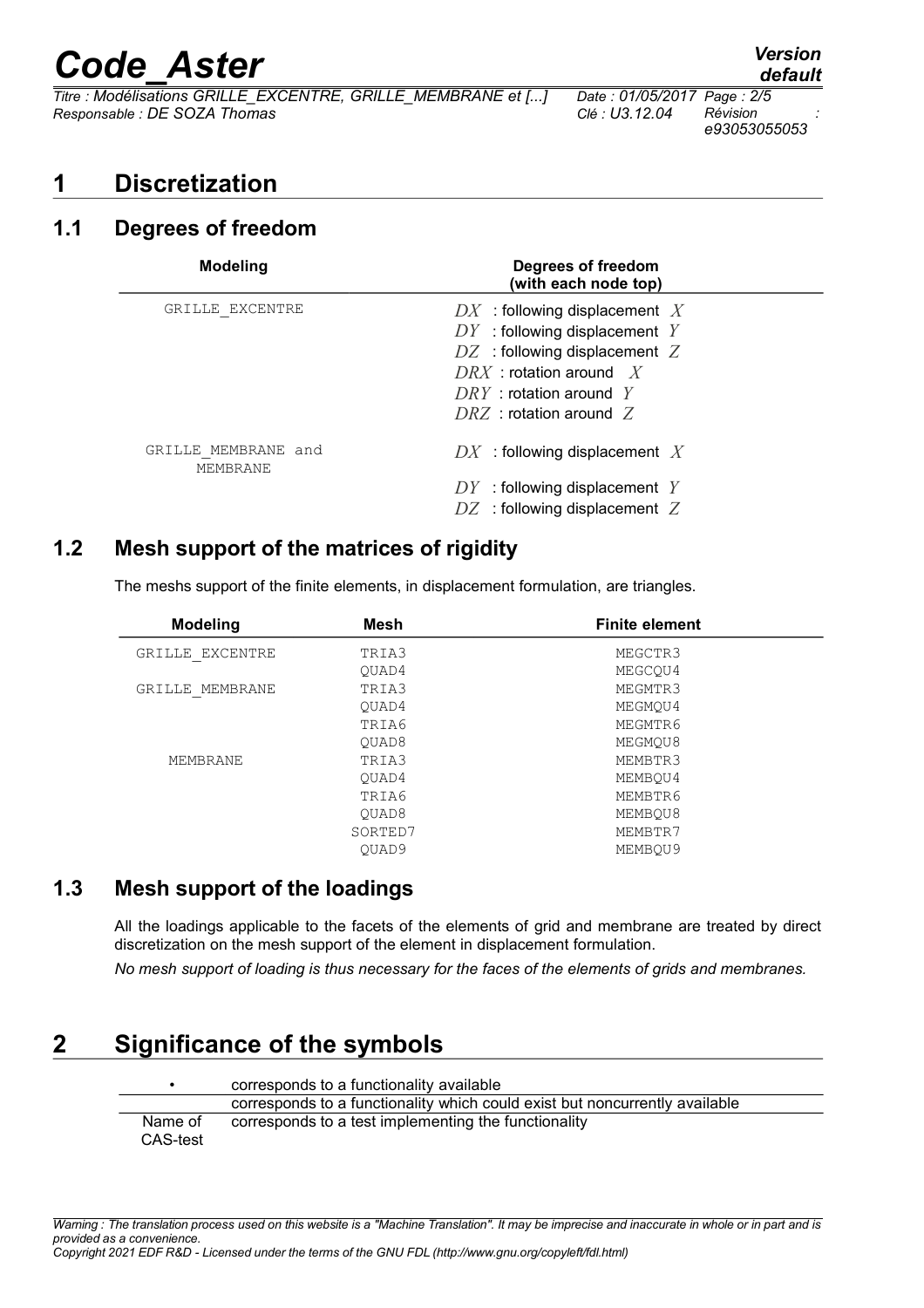# *Code\_Aster Version*<br>*Titre : Modélisations GRILLE EXCENTRE, GRILLE MEMBRANE et [...] Date : 01/05/2017 Page : 3/5*

 $\overline{T}$ itre : Modélisations GRILLE\_EXCENTRE, GRILLE\_MEMBRANE et [...] *Responsable : DE SOZA Thomas Clé : U3.12.04 Révision :*

*e93053055053*

### **3 Assignment of the characteristics**

One must affect the characteristics of the elements GRID by using the keyword GRID order AFFE CARA ELEM, and characteristics of the elements MEMBRANE with the keyword MEMBRANE.

### **4 Supported materials**

| <b>DEFI MATERIAU</b> | <b>GRILLE EXCENTRE</b> | <b>GRILLE MEMBRANE</b> | <b>MEMBRANE</b> |
|----------------------|------------------------|------------------------|-----------------|
| ELAS                 | SSNS100A               | SSNS105A               | SSNS115         |
| PINTO MENEGOTTO      | SSNS100C               |                        |                 |
| ECRO LINE            | SSNS100A               | SSNS105A               |                 |
| ECRO LINE FO         |                        |                        |                 |
| CHABOCHE             |                        |                        |                 |
| ELAS MEMBRANE        |                        |                        | SSLS138         |

#### **5 Supported loadings**

#### **5.1 Order AFFE\_CHAR\_MECA**

| AFFE CHAR MECA<br>generals | GRILLE EXCENTRE | <b>GRILLE MEMBRANE</b> | <b>MEMBRANE</b> |
|----------------------------|-----------------|------------------------|-----------------|
| DDL IMPO                   | SSLS109B        | SSNS105A               | SSLS138         |
| LIAISON DDL                |                 |                        | ٠               |
| LIAISON OBLIOUE            |                 |                        | ٠               |
| FORCE NODALE               | SSLS109B        |                        |                 |
| AFFE CHAR MECA             | GRILLE EXCENTRE | <b>GRILLE MEMBRANE</b> | <b>MEMBRANE</b> |
| individuals                |                 |                        |                 |
| FORCE ELEC                 |                 |                        |                 |
| IMPE FACE                  |                 |                        |                 |
| INTE ELEC                  |                 |                        |                 |
| GRAVITY                    | SSLS132         | SSLS132                | SSLS132         |
|                            |                 |                        | SSNS116         |
| PRES REP                   |                 |                        | SSNS115         |
| ROTATION                   |                 |                        |                 |
| EPSI INIT                  | SSLS132         | SSLS132                | SSLS132         |
| VITE FACE                  |                 |                        |                 |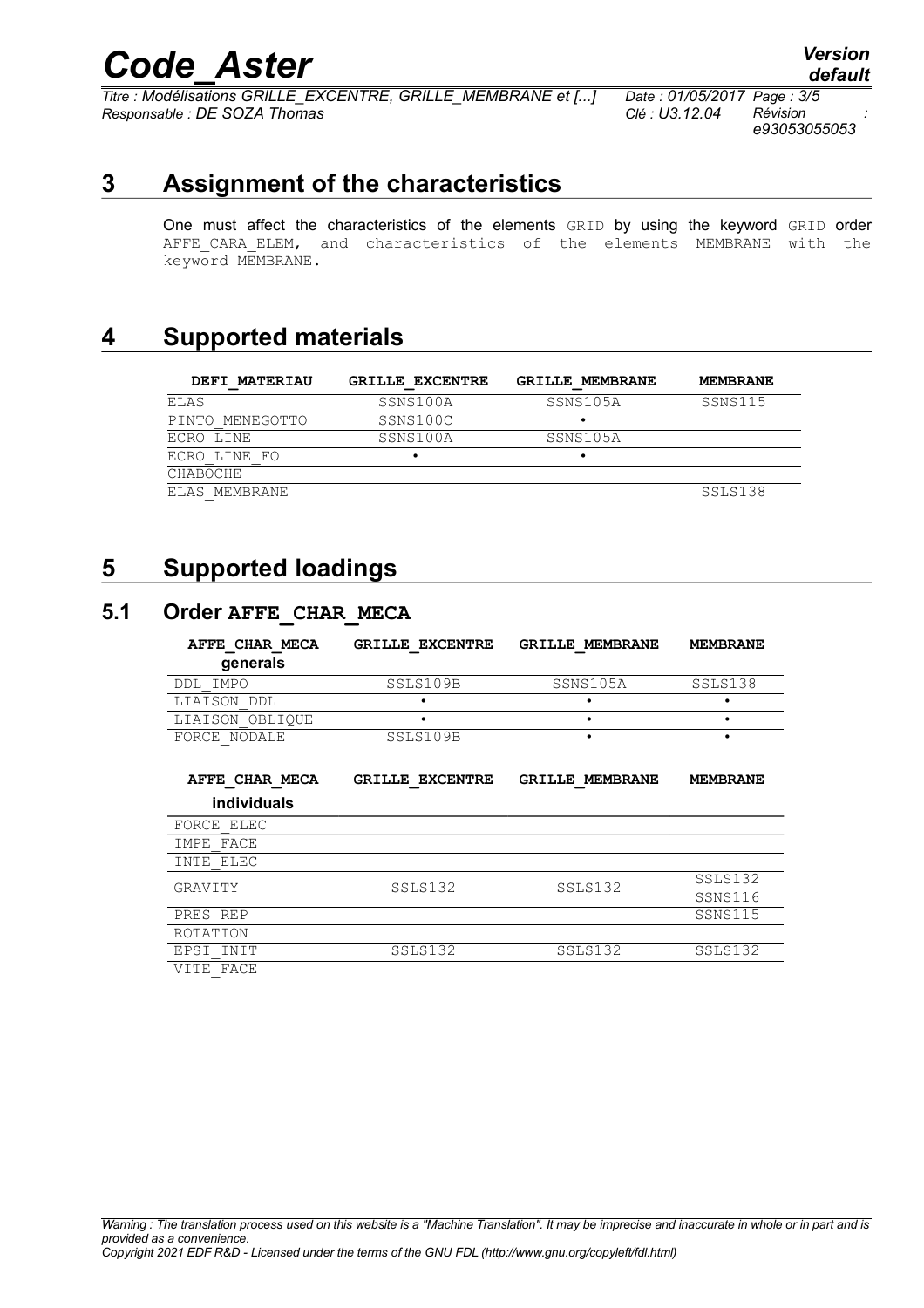# *Code\_Aster Version*

*Titre : Modélisations GRILLE\_EXCENTRE, GRILLE\_MEMBRANE et [...] Date : 01/05/2017 Page : 4/5 Responsable : DE SOZA Thomas Clé : U3.12.04 Révision :*

*e93053055053*

#### **5.2 Order AFFE\_CHAR\_MECA\_F**

| AFFE CHAR MECA F<br>generals | <b>GRILLE EXCENTRE</b> | <b>GRILLE MEMBRANE</b> | <b>MEMBRANE</b> |
|------------------------------|------------------------|------------------------|-----------------|
| DDL IMPO                     |                        |                        |                 |
| LIAISON DDL                  |                        |                        |                 |
| LIAISON OBLIOUE              |                        |                        |                 |
| FORCE NODALE                 |                        |                        |                 |

| AFFE CHAR MECA F   | <b>GRILLE EXCENTRE</b> | <b>GRILLE MEMBRANE</b> | <b>MEMBRANE</b> |
|--------------------|------------------------|------------------------|-----------------|
| <b>individuals</b> |                        |                        |                 |
| FORCE ELEC         |                        |                        |                 |
| IMPE FACE          |                        |                        |                 |
| INTE ELEC          |                        |                        |                 |
| GRAVITY            |                        |                        |                 |
| ROTATION           |                        |                        |                 |
| EPSI INIT          |                        |                        |                 |
| VITE FACE          |                        |                        |                 |

#### **6 Non-linear possibilities**

Nonlinear behaviors for modelings GRID correspond to particular incrémentaux behaviors in STAT\_NON\_LINE :

- GRILLE\_ISOT\_LINE for plasticity with isotropic work hardening,
- GRILLE ISOT CINE for plasticity with bilinear kinematic work hardening,
- GRILLE PINTO MEN for the behavior of Pinto Menegotto.

For modeling MEMBRANE into nonlinear, the behavior will be used GROT\_GDEP in STAT\_NON\_LINE.